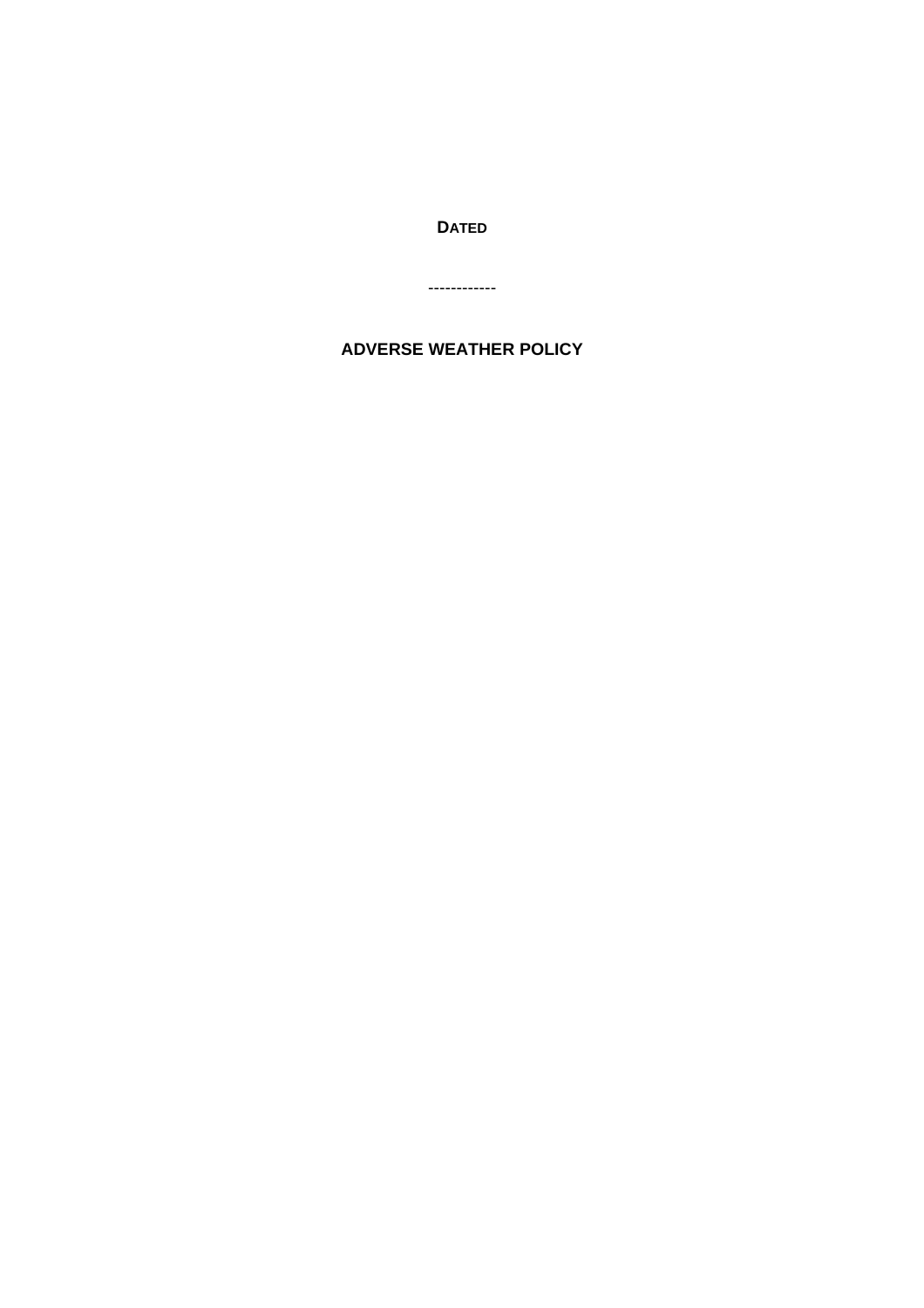## **1. INTRODUCTION**

We recognise that adverse weather conditions can prevent employees from reaching their place of employment.

We will ensure that the health and safety of our employees is not compromised, by allowing affected employees immediate access to leave entitlement depending on the circumstances. No employee will be required to attend for work if it is unsafe to do so.

These arrangements will apply to all employees.

## **2. GENERAL**

It is expected that employees will make every reasonable effort to reach their place of employment. However, employees are not expected to, and should not, put themselves at risk.

Employees who live in remote areas are aware of the potential difficulties they may face during periods of adverse weather and should be prepared to make appropriate arrangements in relation to attendance at work.

It is recognised that there will inevitably be occasions when weather conditions are so severe that some employees in outlying areas will either be prevented from getting to their normal place of work or will be late and/or need to leave early.

Any alleged abuse of this policy will be subject to investigation and, if necessary, action, under the Disciplinary Policy.

## **3. APPLICATION**

In all circumstances of inability to attend for work or late arrival the employee must report the fact to his/her line manager at the earliest opportunity. The employee should notify us separately on each day they are unable to attend for work.

## (a) **Inability to Attend Work**

If we are satisfied that an employee has genuinely been prevented from attending work because of a serious effect of bad weather, employees will be entitled to take one of the following options

- Take the day from their annual leave allowance
- Make up the time (see below for full details)
- Take the day as unpaid leave

The normal requirement for advance notification for leave will be suspended in these circumstances. Employees should notify in writing their line manager of which option they are choosing within seven days of their return to the office.

As an alternative to the granting of leave an employee may, if appropriate, be required to work from home where facilities are in place to achieve this.

## (b) **Arriving Late (on days of adverse weather)**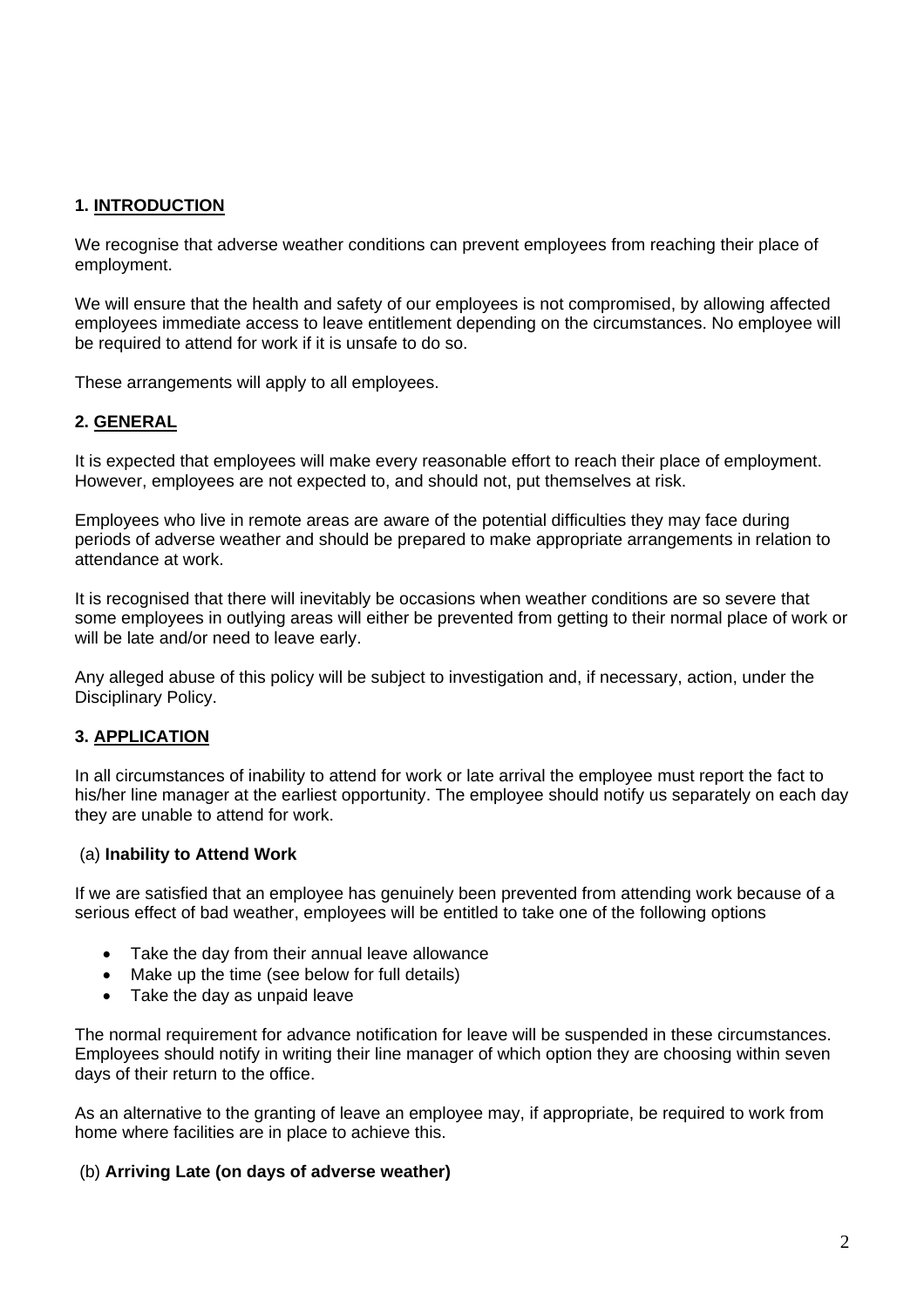Where we are satisfied that an employee has genuinely been prevented from attending work by his/her normal starting time, any lateness will not be penalised in terms of sanctions under any of the employer's policies. In all cases employees who *arrive* for work late will be credited with/ paid for their standard working day.

## (c) **Leaving Early (all days of adverse weather)**

Management will be responsible for obtaining information and advice from the Met Office, Police, Motoring Organisations and Transport Authorities and disseminating it to line managers.

Your line manager will be responsible for deciding whether any request to leave early is warranted, bearing in mind the information provided by the above and the home address and mode of travel of the member of staff concerned.

In circumstances where the line manager is satisfied that early release is justified, the employee will be authorised to leave work early. In all cases employees will be credited with their standard working day.

## (d) **Working From Home**

In certain circumstances we may agree that an employee can work from home. Home working must be the subject of prior agreement (either general or specific) with the employee's line manager. The work to be undertaken at home will be the subject of normal managerial procedures on return to work. Where home working is authorised, the employee will be credited with normal hours.

## (e) **Closure of Place of Work**

If we decide to close a place of work due to adverse weather, employees will be entitled to paid leave for their normal hours of work for the duration of the closure.

## (f) **Childcare Provision When Schools are closed**

It is the responsibility of employees to ensure that they have emergency care arrangements in place for their children in case of a school closure due to adverse weather. If this is not possible the employee should discuss the matter with their line manager and will be entitled to take any of the options at 3a above. The normal requirement for advance notice of the intention to take leave will be suspended in these circumstances.

## (g) **Management Responsibility**

Whilst it is appreciated that there may be operational and client service considerations in working during periods of adverse weather, line managers are expected to ensure that employees are treated in an equitable and consistent manner and that the safety of employees is not compromised in any way.

## (h) **The Right of Appeal**

Any appeal against a decision in relation to this section will be by way of the Grievance Procedure.